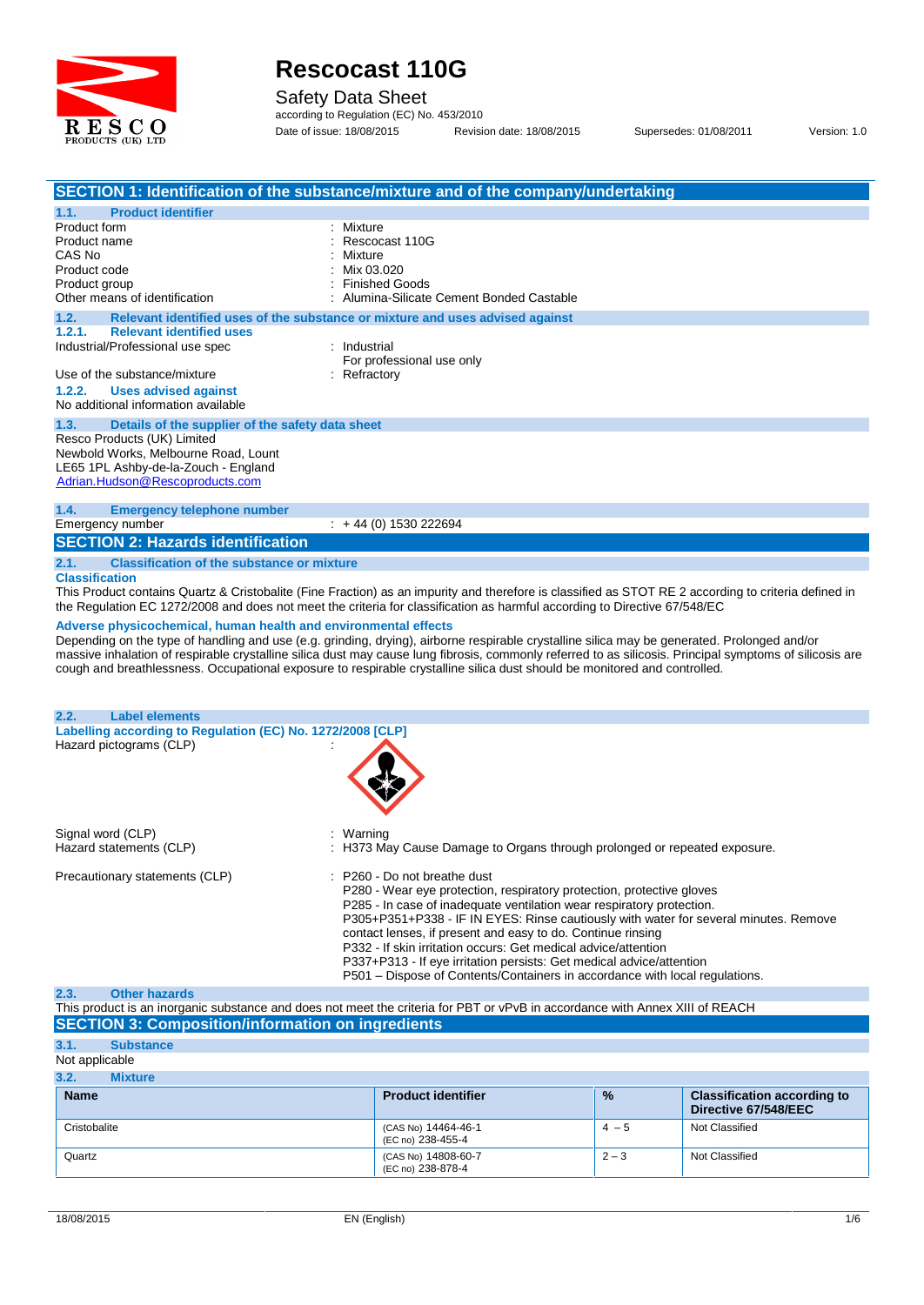Safety Data Sheet

according to Regulation (EC) No. 453/2010

| <b>Name</b>                                                                                                                                          | <b>Product identifier</b>                                                                                                                                                                                                       | %       | <b>Classification according to</b><br><b>Regulation (EC) No.</b><br>1272/2008 [CLP] |
|------------------------------------------------------------------------------------------------------------------------------------------------------|---------------------------------------------------------------------------------------------------------------------------------------------------------------------------------------------------------------------------------|---------|-------------------------------------------------------------------------------------|
| Cristobalite                                                                                                                                         | (CAS No) 14464-46-1<br>(EC no) 238-455-4                                                                                                                                                                                        | $4 - 5$ | STOT RE <sub>2</sub>                                                                |
| Quartz                                                                                                                                               | (CAS No) 14808-60-7<br>(EC no) 238-878-4                                                                                                                                                                                        | $2 - 3$ | STOT RE 2                                                                           |
| Contains between 1% and 10% of Quartz / Cristobalite (Fine Fraction) which is classified as STOT RE 2                                                |                                                                                                                                                                                                                                 |         |                                                                                     |
| <b>SECTION 4: First aid measures</b>                                                                                                                 |                                                                                                                                                                                                                                 |         |                                                                                     |
| <b>Description of first aid measures</b><br>4.1.                                                                                                     |                                                                                                                                                                                                                                 |         |                                                                                     |
| First-aid measures general                                                                                                                           | : Never give anything by mouth to an unconscious person. If you feel unwell, seek medical<br>advice (show the label where possible).                                                                                            |         |                                                                                     |
| First-aid measures after inhalation                                                                                                                  | Remove person to fresh air and keep comfortable for breathing. Allow victim to breathe fresh<br>air. Allow the victim to rest.                                                                                                  |         |                                                                                     |
| First-aid measures after skin contact<br>First-aid measures after eye contact                                                                        | Wash with plenty of soap and water.<br>IF IN EYES: Rinse cautiously with water for several minutes. Remove contact lenses, if present                                                                                           |         |                                                                                     |
| First-aid measures after ingestion                                                                                                                   | and easy to do. Continue rinsing. Rinse eyes with water as a precaution.<br>: Rinse mouth. Do NOT induce vomiting. Obtain emergency medical attention. Call a poison<br>centre or a doctor if you feel unwell.                  |         |                                                                                     |
| 4.2.<br>Most important symptoms and effects, both acute and delayed                                                                                  |                                                                                                                                                                                                                                 |         |                                                                                     |
| Symptoms/injuries after inhalation                                                                                                                   | : Danger of serious damage to health by prolonged exposure through inhalation.                                                                                                                                                  |         |                                                                                     |
| Symptoms/injuries after skin contact<br>Symptoms/injuries after eye contact                                                                          | Causes skin irritation.<br>: Causes eye irritation.                                                                                                                                                                             |         |                                                                                     |
| 4.3.<br>Indication of any immediate medical attention and special treatment needed<br>No additional information available                            |                                                                                                                                                                                                                                 |         |                                                                                     |
| <b>SECTION 5: Firefighting measures</b>                                                                                                              |                                                                                                                                                                                                                                 |         |                                                                                     |
| 5.1.<br><b>Extinguishing media</b>                                                                                                                   |                                                                                                                                                                                                                                 |         |                                                                                     |
| Suitable extinguishing media                                                                                                                         | : Use extinguishing media appropriate for surrounding fire.                                                                                                                                                                     |         |                                                                                     |
| Unsuitable extinguishing media                                                                                                                       | : No unsuitable extinguishing media known.                                                                                                                                                                                      |         |                                                                                     |
| 5.2.<br>Special hazards arising from the substance or mixture                                                                                        |                                                                                                                                                                                                                                 |         |                                                                                     |
| Fire hazard                                                                                                                                          | : Not flammable.                                                                                                                                                                                                                |         |                                                                                     |
| Explosion hazard<br>Hazardous decomposition products in case of                                                                                      | : None.<br>: None.                                                                                                                                                                                                              |         |                                                                                     |
| fire                                                                                                                                                 |                                                                                                                                                                                                                                 |         |                                                                                     |
| 5.3.<br><b>Advice for firefighters</b>                                                                                                               |                                                                                                                                                                                                                                 |         |                                                                                     |
| Firefighting instructions                                                                                                                            | : Exercise caution when fighting any chemical fire. Prevent fire-fighting water from entering                                                                                                                                   |         |                                                                                     |
|                                                                                                                                                      | environment.                                                                                                                                                                                                                    |         |                                                                                     |
| Protection during firefighting                                                                                                                       | Do not enter fire area without proper protective equipment, including respiratory protection. Do<br>not attempt to take action without suitable protective equipment. Self-contained breathing                                  |         |                                                                                     |
| <b>SECTION 6: Accidental release measures</b>                                                                                                        | apparatus. Complete protective clothing.                                                                                                                                                                                        |         |                                                                                     |
|                                                                                                                                                      |                                                                                                                                                                                                                                 |         |                                                                                     |
| Personal precautions, protective equipment and emergency procedures<br>6.1.<br>6.1.1.<br>For non-emergency personnel                                 |                                                                                                                                                                                                                                 |         |                                                                                     |
| <b>Emergency procedures</b>                                                                                                                          | : Do not breathe dust. Avoid airborne dust generation, wear personal protective equipment in                                                                                                                                    |         |                                                                                     |
|                                                                                                                                                      | compliance with national legislation.                                                                                                                                                                                           |         |                                                                                     |
| 6.1.2.<br>For emergency responders                                                                                                                   |                                                                                                                                                                                                                                 |         |                                                                                     |
| Protective equipment                                                                                                                                 | : Do not attempt to take action without suitable protective equipment. Equip clean-up crew with<br>proper protection. For further information refer to section 8: "Exposure controls/personal                                   |         |                                                                                     |
| Emergency procedures                                                                                                                                 | protection".<br>Ventilate area.                                                                                                                                                                                                 |         |                                                                                     |
| 6.2.<br><b>Environmental precautions</b>                                                                                                             |                                                                                                                                                                                                                                 |         |                                                                                     |
| Avoid release to the environment. Prevent entry to sewers and public waters.                                                                         |                                                                                                                                                                                                                                 |         |                                                                                     |
| 6.3.<br>Methods and material for containment and cleaning up                                                                                         |                                                                                                                                                                                                                                 |         |                                                                                     |
| Methods for cleaning up                                                                                                                              | Avoid dry sweeping and use water spraying or vacuum cleaning systems to prevent airborne<br>dust generation. Wear personal protective equipment in compliance with national legislation.                                        |         |                                                                                     |
| Other information                                                                                                                                    | : Dispose of materials or solid residues at an authorized site.                                                                                                                                                                 |         |                                                                                     |
| 6.4.<br><b>Reference to other sections</b><br>See Heading 8. Exposure controls and personal protection. For further information refer to section 13. |                                                                                                                                                                                                                                 |         |                                                                                     |
| <b>SECTION 7: Handling and storage</b>                                                                                                               |                                                                                                                                                                                                                                 |         |                                                                                     |
| <b>Precautions for safe handling</b><br>7.1.                                                                                                         |                                                                                                                                                                                                                                 |         |                                                                                     |
| Precautions for safe handling                                                                                                                        | Ensure good ventilation of the work station. Wear personal protective equipment. Do not handle<br>until all safety precautions have been read and understood. Avoid raising dust. Avoid contact                                 |         |                                                                                     |
|                                                                                                                                                      | with skin and eyes. Do not breathe dust.                                                                                                                                                                                        |         |                                                                                     |
| Hygiene measures                                                                                                                                     | : Wash hands and other exposed areas with mild soap and water before eating, drinking or<br>smoking and when leaving work. Do not eat, drink or smoke when using this product. Always<br>wash hands after handling the product. |         |                                                                                     |
| Conditions for safe storage, including any incompatibilities<br>7.2.                                                                                 |                                                                                                                                                                                                                                 |         |                                                                                     |
| Storage conditions                                                                                                                                   | : Store this product in a dry location where it can be protected from the elements.                                                                                                                                             |         |                                                                                     |
| Incompatible products                                                                                                                                | Strong bases. Strong acids.                                                                                                                                                                                                     |         |                                                                                     |
| 18/08/2015                                                                                                                                           | EN (English)                                                                                                                                                                                                                    |         | 2/6                                                                                 |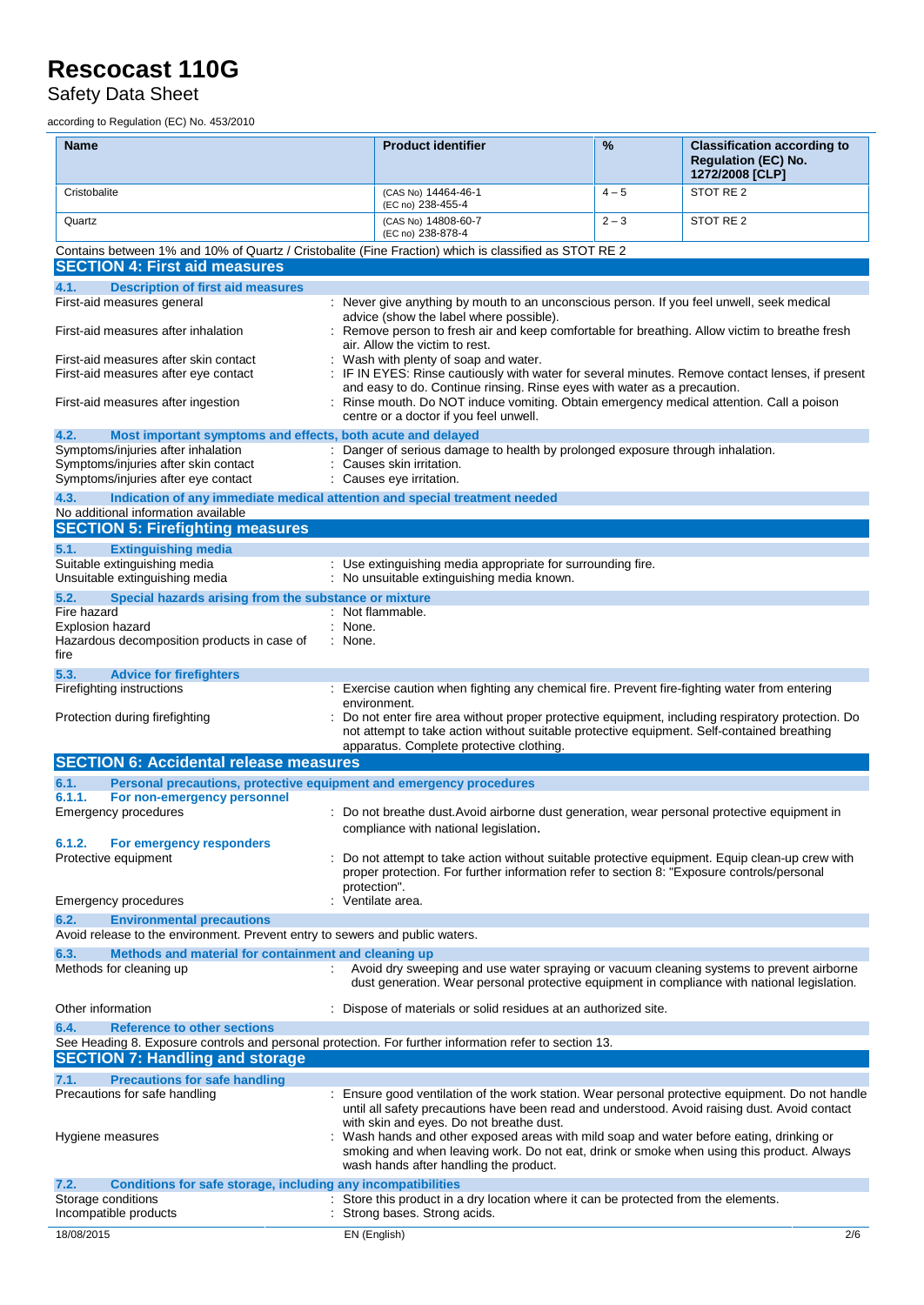Safety Data Sheet

according to Regulation (EC) No. 453/2010

Incompatible materials **incompatible materials incompatible materials incompatible materials** 

**7.3. Specific end use(s)**

If you require advice on specific uses, please contact your supplier or check the Good Practice Guide referred to in section 16.

### **SECTION 8: Exposure controls/personal protection**

| 8.1.<br><b>Control parameters</b> |                                      |                                          |
|-----------------------------------|--------------------------------------|------------------------------------------|
| Quartz (14808-60-7)               |                                      |                                          |
| Belgium                           | Limit value (mg/m <sup>3</sup> )     | $0.1 \text{ mg/m}^3$                     |
| France                            | $VME$ (mg/m <sup>3</sup> )           | 0.1A                                     |
| Sweden                            | AFS 2011:18 LLV (mg/m <sup>3</sup> ) | mg/m <sup>3</sup> respirable dust<br>0.1 |
| Norway                            | Limit value (mg/m <sup>3</sup> )     | $0.1$ mg/m <sup>3</sup>                  |
| United Kingdom                    | WEL TWA (mg/m <sup>3</sup> )         | 0.1R                                     |
| Germany                           | MAK OEL (mg/m <sup>3</sup> )         | Note $(1)$                               |
| Italy                             | ACGIH TLV (mg/m <sup>3</sup> )       | $0.05$ mg/m <sup>3</sup>                 |
| Spain                             | ITC Limit Value (mg/m <sup>3</sup> ) | $0.1$ mg/m <sup>3</sup>                  |
| <b>Cristobalite (14464-46-1)</b>  |                                      |                                          |
| Belgium                           | Limit value $(mg/m3)$                | $0.05$ mg/m <sup>3</sup>                 |
| France                            | $VME$ (mg/m <sup>3</sup> )           | 0.05A                                    |
| Sweden                            | AFS 2011:18 LLV (mg/m <sup>3</sup> ) | $0.05$ mg/m <sup>3</sup> respirable dust |
| Norway                            | Limit value $(mg/m^3)$               | $0.05$ mg/m <sup>3</sup>                 |
| United Kingdom                    | WEL TWA (mg/m <sup>3</sup> )         | 0.1R                                     |
| Germany                           | MAK OEL $(mg/m3)$                    | Note $(1)$                               |
| Italy                             | ACGIH TLV (mg/m <sup>3</sup> )       | $0.05 \,\mathrm{mg/m^3}$                 |
| Spain                             | ITC Limit Value (mg/m <sup>3</sup> ) | $0.05 \text{ mg/m}^3$                    |

Note (1): Germany has no OEL for quartz & cristobalite. Employers are obliged to minimize exposure as much as possible, and to follow certain protective measures.

## **8.2. Exposure controls**

Appropriate engineering controls : Ensure good ventilation of the work station.<br>
Personal protective equipment : Pictogram(s) indicating the obligation of wear

- 
- : Pictogram(s) indicating the obligation of wearing personal protective equipment (PPE).



| Hand protection                 | : Wear protective gloves                                                                  |
|---------------------------------|-------------------------------------------------------------------------------------------|
| Eve protection                  | : Chemical goggles or safety glasses.                                                     |
| Skin and body protection        | : Wear suitable protective clothing                                                       |
| Respiratory protection          | : Wear appropriate mask                                                                   |
| Environmental exposure controls | : Avoid release to the environment.                                                       |
| Other information               | : Do not eat, drink or smoke during use. Avoid Generation of dust when cutting / grinding |
|                                 | installed product.                                                                        |

### **SECTION 9: Physical and chemical properties 9.1. Information on basic physical and chemical properties** Physical state

| 3/6 |
|-----|
|     |
|     |
|     |
|     |
|     |
|     |
|     |
|     |
|     |
|     |
|     |
|     |
|     |
|     |
|     |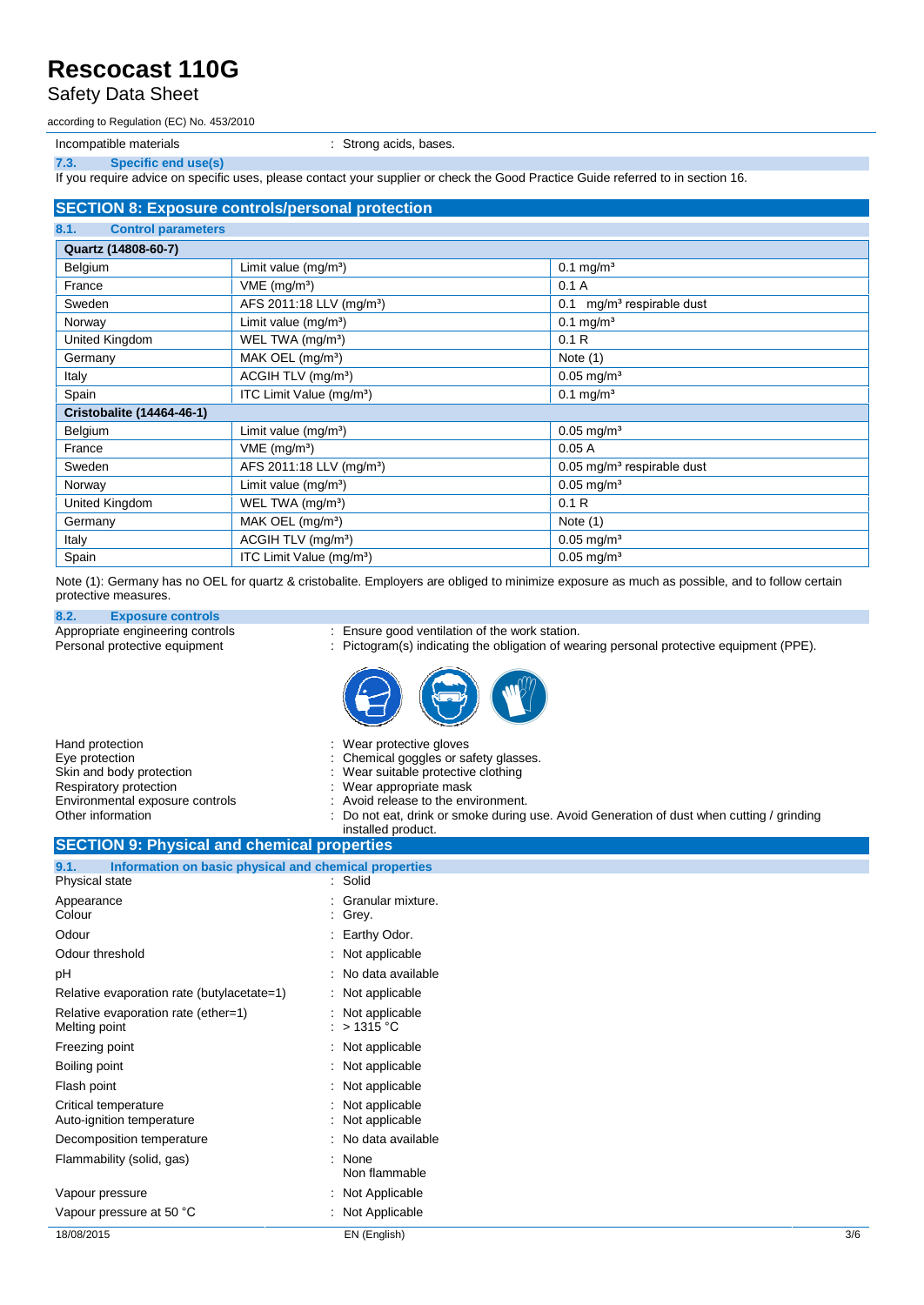### Safety Data Sheet

according to Regulation (EC) No. 453/2010

| ccording to Regulation (EC) No. 453/2010              |                                         |
|-------------------------------------------------------|-----------------------------------------|
| Critical pressure<br>Relative vapour density at 20 °C | : Not applicable<br>: No data available |
| Relative density                                      | $\therefore$ No data available          |
| Solubility                                            | : Water: Slight                         |
| Log Pow                                               | : No data available                     |
| Viscosity, kinematic                                  | : Not applicable                        |
| Viscosity, dynamic                                    | : Not Applicable                        |
| Explosive properties                                  | : No data available                     |
| Oxidising properties                                  | $\therefore$ No data available          |
| <b>Explosive limits</b>                               | : Not applicable                        |
|                                                       |                                         |

### **9.2. Other information** No additional information available **SECTION 10: Stability and reactivity 10.1. Reactivity** Hydraulic setting.<br>10.2. Chemi **10.2. Chemical stability** Not established. **10.3. Possibility of hazardous reactions** Not established.<br>10.4. Condi **10.4. Conditions to avoid** Avoid dust formation. **10.5. Incompatible materials** Strong acids. Strong bases.<br>10.6. Hazardous decor **10.6. Hazardous decomposition products** None. **SECTION 11: Toxicological information 11.1. Information on toxicological effects** Acute toxicity **intervals and the classified (Based on available data, the classification criteria are not met)**

#### Skin corrosion/irritation : Not classified (Conclusive but not sufficient for classification) Causes skin irritation Serious eye damage/irritation : Not classified (Conclusive but not sufficient for classification) Causes eye irritation Respiratory or skin sensitisation : Not classified (Based on available data, the classification criteria are not met) Germ cell mutagenicity **interpretent contracts** : Not classified (Based on available data, the classification criteria are not met) Carcinogenicity : Not classified (Conclusive but not sufficient for classification) May cause cancer by inhalation Reproductive toxicity **in the classified (Based on available data**, the classification criteria are not met) Specific target organ toxicity (single exposure) : Not classified (Based on available data, the classification criteria are not met) Specific target organ toxicity (repeated exposure) : This Product contains Quartz & Cristobalite (Fine Fraction) as an impurity. Generated dust Is classified as STOT RE2 according to criteria defined in Regulation EC 1272/2008 Aspiration hazard **in the classified (Based on available data, the classification criteria are not met)**  $\cdot$  Not classified (Based on available data, the classification criteria are not met) Potential adverse human health effects and symptoms : Prolonged and/or massive exposure to respirable crystalline silica-containing dust may cause silicosis, a nodular pulmonary fibrosis caused by deposition in the lungs of fine respirable particles of crystalline silica. In 1997, IARC (the International Agency for Research on Cancer) concluded that crystalline silica inhaled from occupational sources can cause lung cancer in humans (human carcinogen category 1). However it pointed out that not all industrial circumstances, nor all crystalline silica types, were to be incriminated. (IARC Monographs on the evaluation of the carcinogenic risks of chemicals to humans, Silica, silicates dust and organic fibres, 1997, Vol. 68, IARC, Lyon, France.) In 2009, in the Monographs 100 series, IARC confirmed its classification of Silica Dust, Crystalline, in the form of Quartz and Cristobalite (IARC Monographs, Volume 100C, 2012). n June 2003, SCOEL (the EU Scientific Committee on Occupational Exposure Limits) concluded that the main effect in humans of the inhalation of respirable crystalline silica dust is in June 2003, SCOEL (the EU Scientific Committee on Occupational Exposure Limits)<br>concluded that the main effect in humans of the inhalation of respirable crystalline silica dust is<br>silicosis. "There is sufficient informat

increased in persons with silicosis (and, apparently, not in employees without silicosis exposed<br>to silica dust in quarries and in the ceramic industry). Therefore preventing the onset of silicosis<br>will also reduce the can to silica dust in quarries and in the ceramic industry). Therefore preventing the onset of silicosis will also reduce the cancer risk..." (SCOEL SUM Doc 94-final, June 2003). So there is a body of evidence supporting the fact that increased cancer risk would be limited to

people already suffering from silicosis. Worker protection against silicosis should be assured by respecting the existing regulatory occupational exposure limits and implementing additional risk management measures where required (see section 16 below)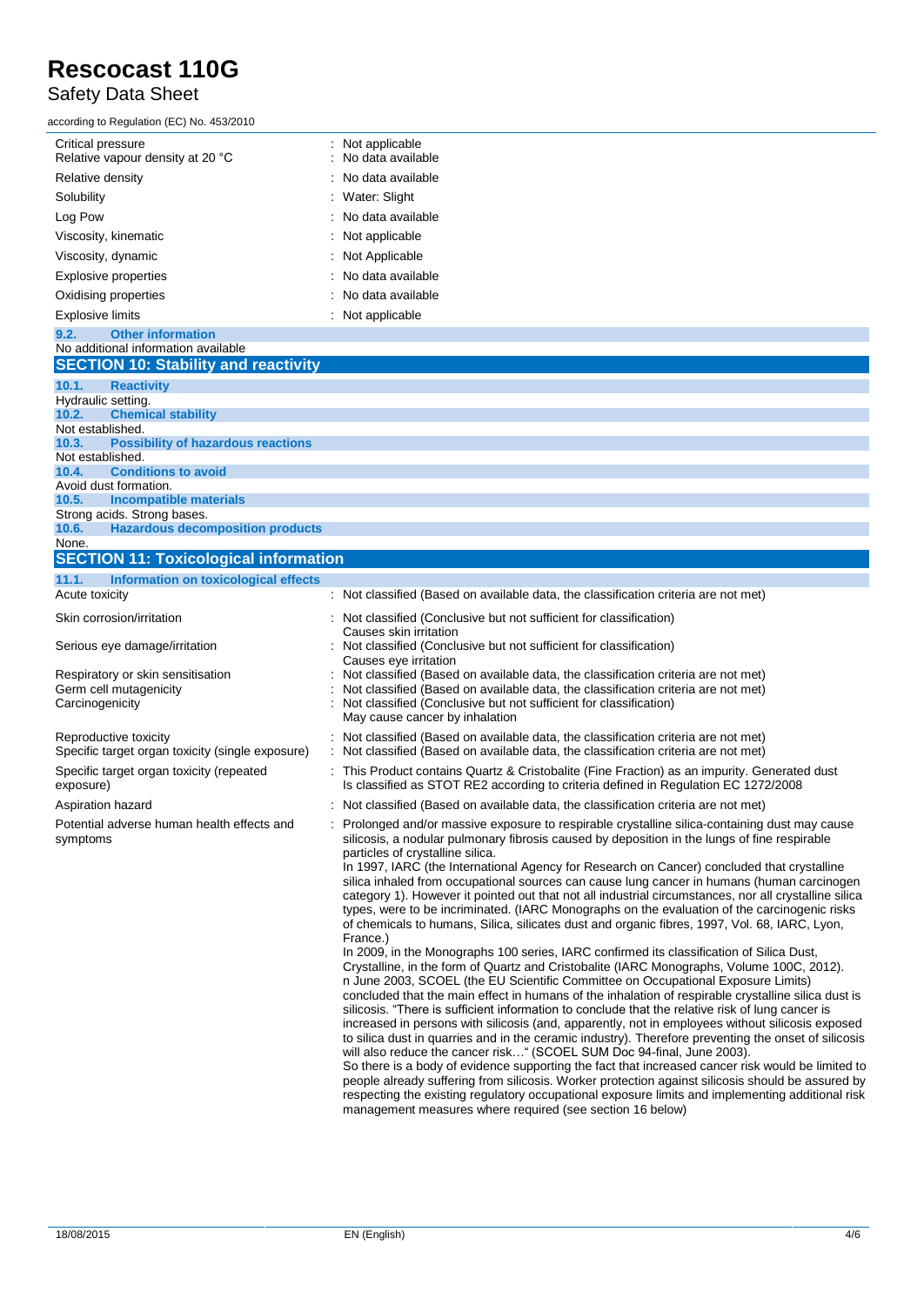Safety Data Sheet

according to Regulation (EC) No. 453/2010

| <b>SECTION 12: Ecological information</b>                                    |                                                                                            |
|------------------------------------------------------------------------------|--------------------------------------------------------------------------------------------|
| 12.1.<br><b>Toxicity</b>                                                     |                                                                                            |
| Ecology - general                                                            | : The product is not considered harmful to aquatic organisms or to cause long-term adverse |
| 12.2.<br><b>Persistence and degradability</b>                                | effects in the environment.                                                                |
| <b>Rescocast 110G (Mixture)</b>                                              |                                                                                            |
| Persistence and degradability                                                | Not established.                                                                           |
|                                                                              |                                                                                            |
| Quartz (14808-60-7)                                                          |                                                                                            |
| Persistence and degradability                                                | Biodegradability: not applicable.                                                          |
| Biochemical oxygen demand (BOD)                                              | Not applicable                                                                             |
| Chemical oxygen demand (COD)<br><b>ThOD</b>                                  | Not applicable<br>Not applicable                                                           |
| BOD (% of ThOD)                                                              | Not applicable                                                                             |
| Cristobalite (14464-46-1)                                                    |                                                                                            |
| Persistence and degradability                                                | Biodegradability: not applicable.                                                          |
| Biochemical oxygen demand (BOD)                                              | Not applicable                                                                             |
| Chemical oxygen demand (COD)                                                 | Not applicable                                                                             |
| <b>ThOD</b>                                                                  | Not applicable                                                                             |
| BOD (% of ThOD)                                                              | Not applicable                                                                             |
|                                                                              |                                                                                            |
| 12.3.<br><b>Bioaccumulative potential</b><br><b>Rescocast 110G (Mixture)</b> |                                                                                            |
| Bioaccumulative potential                                                    | Not established.                                                                           |
|                                                                              |                                                                                            |
| Quartz (14808-60-7)                                                          |                                                                                            |
| Log Pow                                                                      | Not applicable                                                                             |
| Bioaccumulative potential                                                    | No bioaccumulation data available.                                                         |
| <b>Cristobalite (14464-46-1)</b>                                             |                                                                                            |
| Log Pow                                                                      | Not applicable                                                                             |
| Bioaccumulative potential                                                    | No bioaccumulation data available.                                                         |
| 12.4.<br><b>Mobility in soil</b><br>No additional information available      |                                                                                            |
| <b>Results of PBT and vPvB assessment</b><br>12.5.                           |                                                                                            |
| No additional information available                                          |                                                                                            |
| 12.6.<br><b>Other adverse effects</b>                                        |                                                                                            |
| Additional information<br><b>SECTION 13: Disposal considerations</b>         | : Avoid release to the environment                                                         |
| 13.1.<br><b>Waste treatment methods</b>                                      |                                                                                            |
| Waste disposal recommendations                                               | : Dispose in a safe manner in accordance with local/national regulations.                  |
| Ecology - waste materials                                                    | : Avoid release to the environment.                                                        |
| <b>SECTION 14: Transport information</b>                                     |                                                                                            |
| In accordance with ADR / RID / IMDG / IATA / ADN                             |                                                                                            |
| 14.1.<br><b>UN number</b>                                                    |                                                                                            |
| Not regulated for transport                                                  |                                                                                            |
| 14.2.<br><b>UN proper shipping name</b><br>Proper Shipping Name (ADR)        | : Not applicable                                                                           |
| Proper Shipping Name (IMDG)                                                  | Not applicable                                                                             |
| Proper Shipping Name (IATA)                                                  | Not applicable                                                                             |
| Proper Shipping Name (ADN)                                                   | Not applicable                                                                             |
| Proper Shipping Name (RID)                                                   | Not applicable                                                                             |
| 14.3.<br><b>Transport hazard class(es)</b><br><b>ADR</b>                     |                                                                                            |
| Transport hazard class(es) (ADR)<br><b>IMDG</b>                              | : Not applicable                                                                           |
| Transport hazard class(es) (IMDG)<br><b>IATA</b>                             | : Not applicable                                                                           |
| Transport hazard class(es) (IATA)<br><b>ADN</b>                              | : Not applicable                                                                           |
| Transport hazard class(es) (ADN)<br><b>RID</b>                               | : Not applicable                                                                           |
| Transport hazard class(es) (RID)                                             | : Not applicable                                                                           |
| 14.4.<br><b>Packing group</b>                                                |                                                                                            |
| Packing group (ADR)<br>Packing group (IMDG)                                  | Not applicable<br>Not applicable                                                           |
| Packing group (IATA)                                                         | Not applicable                                                                             |
| Packing group (ADN)                                                          | Not applicable                                                                             |
| Packing group (RID)                                                          | Not applicable                                                                             |